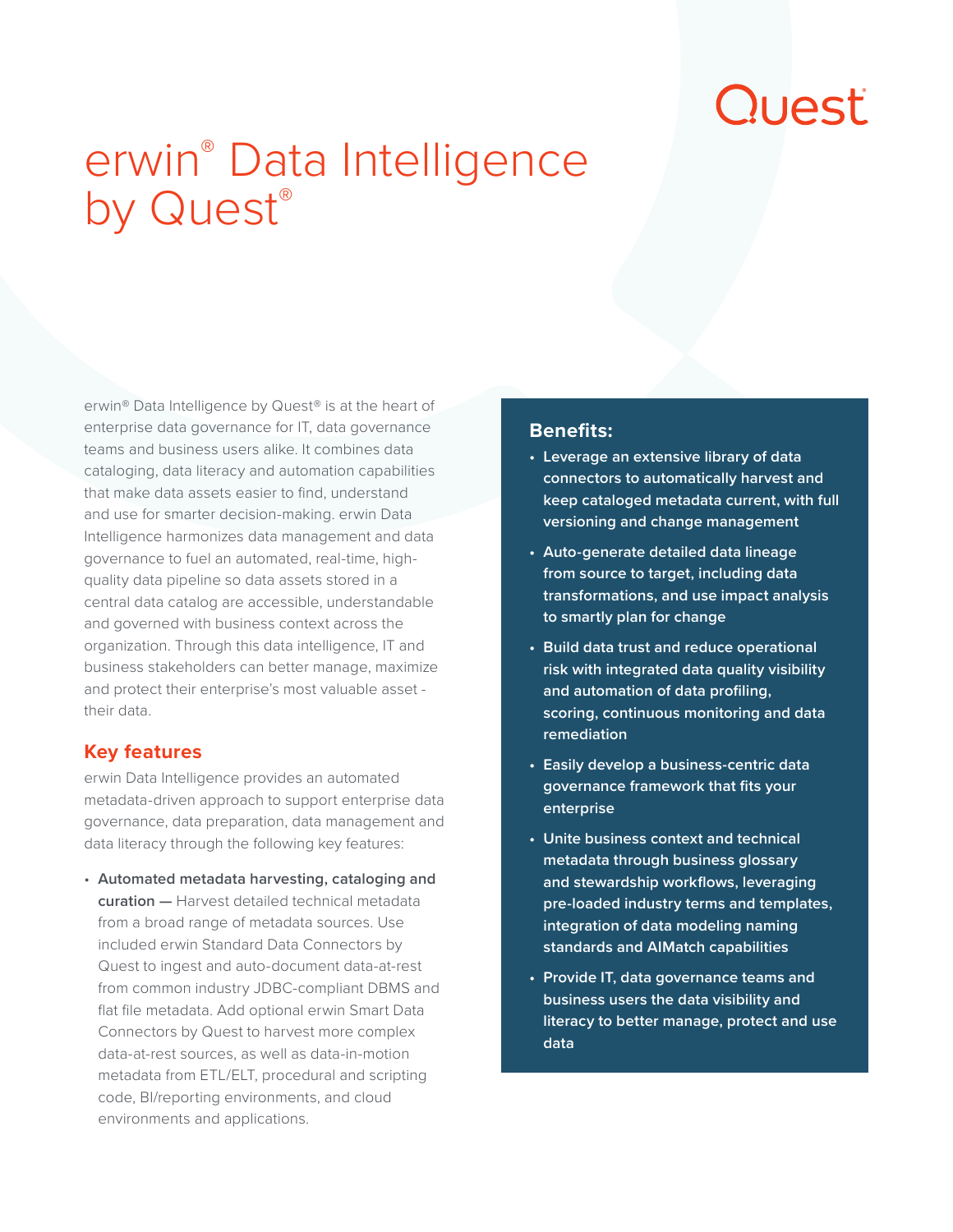

erwin Data Intelligence provides the visibility to understand, manage, protect and best leverage data across the organization. Data lineage, *semantic mind maps and dashboards, such as the erwin Data Catalog dashboard, make it easy to contextualize your data landscape at a high level as well as drill into data details.*

- **Centralized metadata-driven mapping with automation support for most ETL and data asset technologies —** Accelerate the creation of mappings through drag-and-drop and automapping capabilities, eliminating manual work and costly errors seen with the traditional Excel approach. Efficiently transform and move data in tight alignment with business-driven requirements from a single, unified platform.
- **Intelligent data lineage and impact analysis —** Drill into interactive, on-demand data lineage to quickly understand all data elements within the data landscape from data sources to end targets, and all transformations in between. Manage risk and scope of potential change through real-time impact diagrams linking data elements to the business glossary.
- **Version management and change control —** With built-in versioning, use baseline and archive mapping documentation with change comparison reports to enable efficient IT and regulatory audits and change control.
- **• Integrated data quality –** Automate the profiling and scoring of data source quality, and view scores alongside data catalog metadata, within data asset search results, and when viewing data lineage, impact analysis and mind maps. Add optional data observability and data remediation capabilities to more fully support data quality initiatives.
- **Dashboards for IT and data governance teams and an empowered business user experience —** Leverage role-specific access, dashboards, business-friendly asset discovery, social rankings, action lists and collaboration capabilities to empower all to successfully find, manage, govern and use data.
- **Data stewardship and data ownership —** Use a flexible metamodel to create different business asset types, customize attributes, and support the full range of semantic associations between business and technical assets fitting for your business. Manage term definition and approval, associated data policy and business rules, and assign data owners and subject-matter experts to improve accountability and compliance.

### Trail